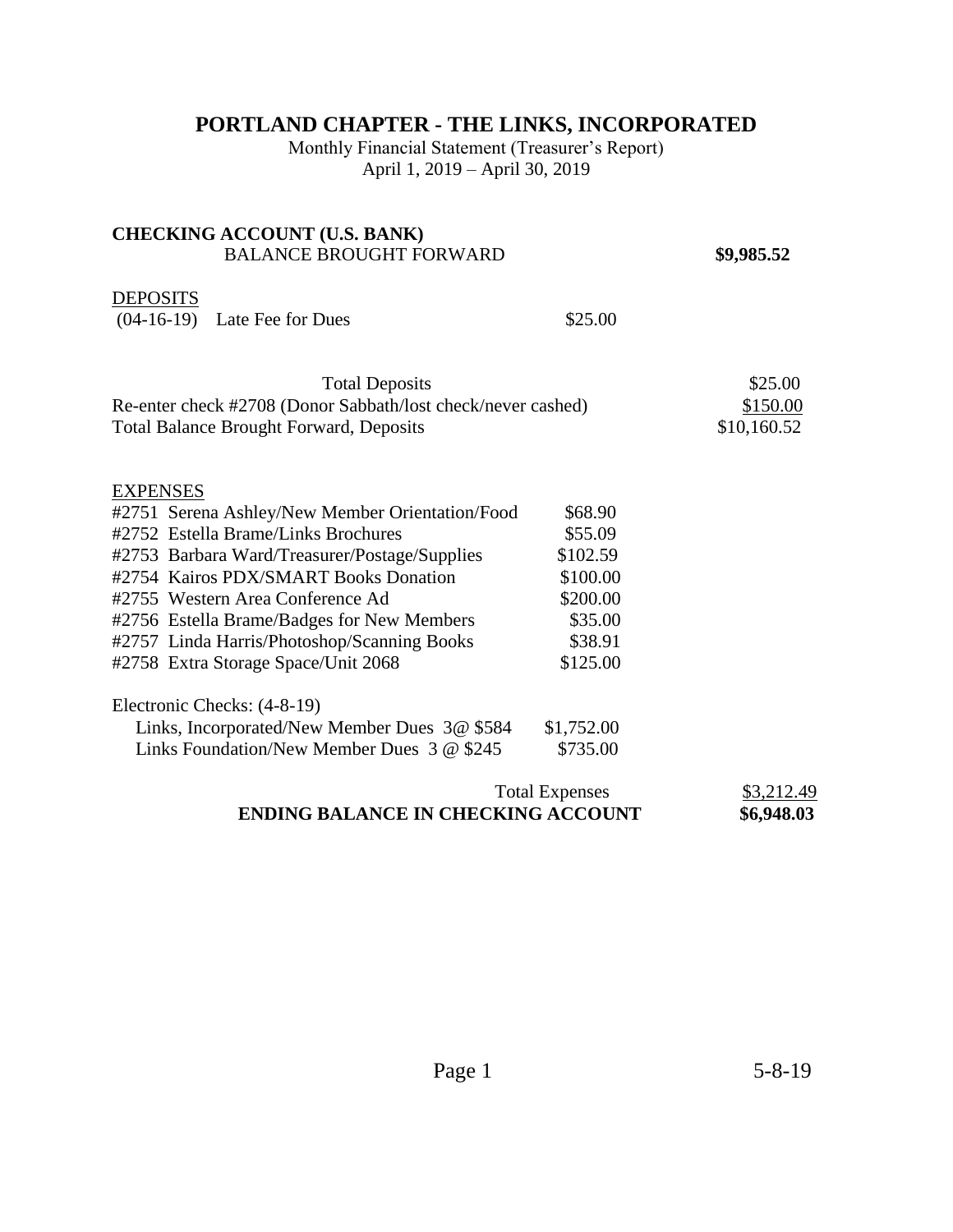## PORTLAND CHAPTER - THE LINKS, INCORPORATED

Monthly Financial Statement (Treasurer's Report)

April 1, 2019 – April 30, 2019

#### **CHECKING ACCOUNT (Unitus Credit Union)**

### BALANCE BROUGHT FORWARD **\$6,123.47**

## DEPOSITS

|              | (04-18-19) WREF/Partial Ticket Sales                  | \$10,000.00 |             |
|--------------|-------------------------------------------------------|-------------|-------------|
|              | (04-19-19) WREF/Savor the Flavor/Ticket Sales/Auction | \$2,153.26  |             |
| $(04-30-19)$ | Interest                                              | \$0.48      |             |
|              |                                                       |             |             |
|              | Total Deposits & Interest                             |             | \$12,153.74 |
|              | Total Balance Brought Forward, Deposits & Interest    |             | \$18,277.21 |
| EXPENSES     |                                                       |             |             |
| #1074        | Rainbow Awards/Scholarship Medallions                 | \$100.00    |             |
| #1075        | D B Desserts/2019 Gala                                | \$250.00    |             |
| #1076        | Global Mustard Seed/ITS/Supplies for Haiti            | \$700.00    |             |
| #1077        | Linda Harris Scholarship/ 99.46/Archives/278.77       | \$378.23    |             |
| #1078        | Maria Jackson//2019 Gala Paddle Raise Bid Cards       | \$52.42     |             |
| #1079        | Natalie Hooper/STY/STEM/NSBE Jr. Conference           | \$391.65    |             |
| #1080        | Marian Gilmore/Scholarship Reception Food             | \$65.98     |             |
| #1081        | Adrianna Hill Grand Ballroom/2019 Gala Venue          | \$3,700.00  |             |
| #1082        | Antonio Harris/2019 Gala Photographer                 | \$400.00    |             |
| #1083        | Doug McCleary/2019 Gala Sound Tech/Balance            | \$375.00    |             |
| #1084        | Event Savvy/2019 Gala Registration/Balance            | \$800.00    |             |
| #1085        | Linda Harris/Archives/Document Scanner                | \$529.99    |             |
| #1086        | Libra Forde/2019 Gala MC Honorarium                   | \$250.00    |             |
| #1087        | Anthony Murray/2019 Gala DJ                           | \$450.00    |             |
| #1088        | Adrianna Hill Grand Ballroom/2019 Gala/Corkage        | \$339.84    |             |
| #1089        | Sylvia Welch/2019 Gala Decorations                    | \$227.17    |             |
| #1090        | Jarrod Lawson/2019 Gala Music Balance                 | \$150.00    |             |
|              |                                                       |             |             |

| <b>Total Expenses</b>                     | \$9,160.28 |
|-------------------------------------------|------------|
| <b>ENDING BALANCE IN CHECKING ACCOUNT</b> | \$9,116.93 |